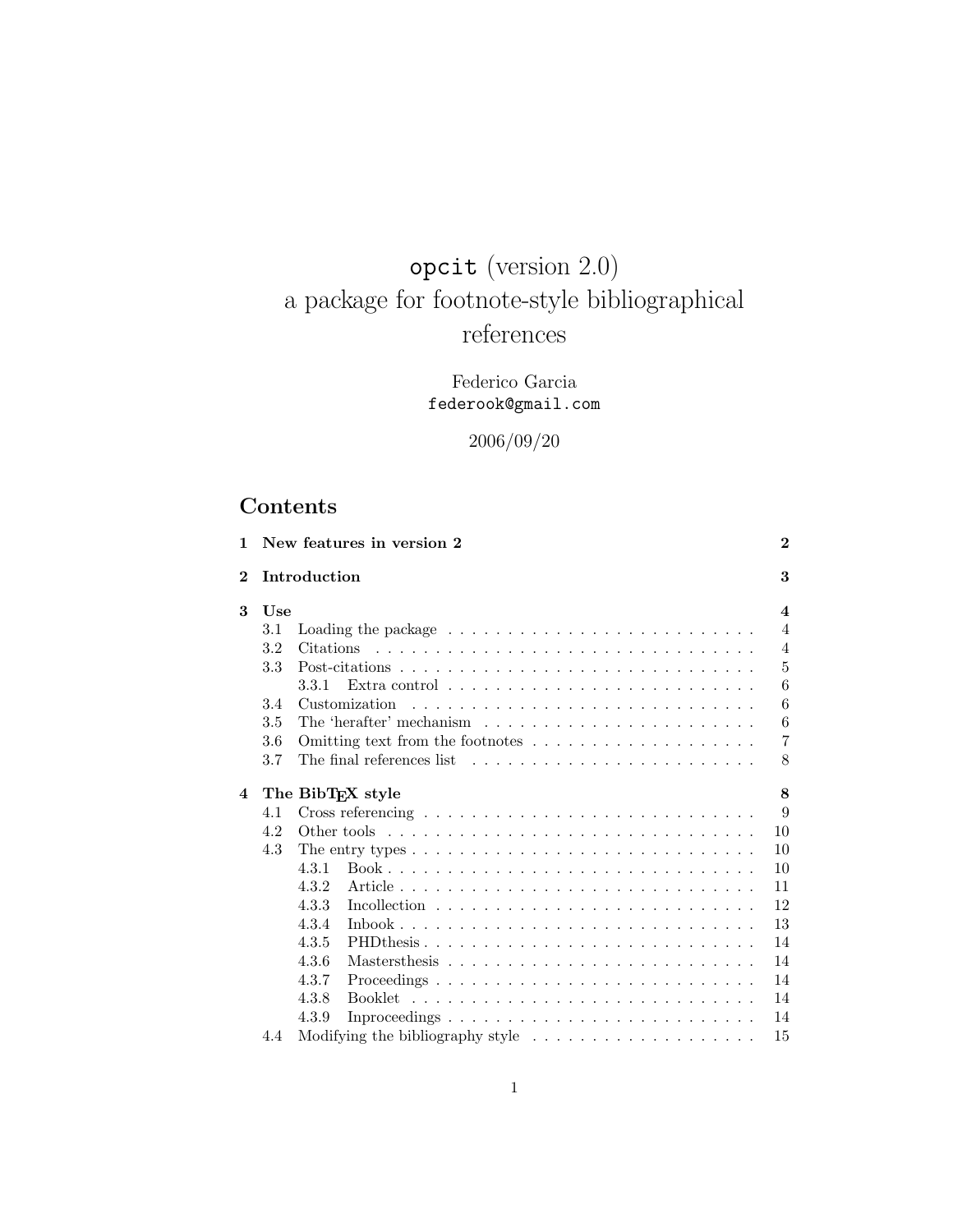|  | 5 Implementation |                                                                                    |    |
|--|------------------|------------------------------------------------------------------------------------|----|
|  |                  |                                                                                    |    |
|  |                  | 5.1.1 Communication commands 19                                                    |    |
|  |                  |                                                                                    |    |
|  |                  | 5.1.3 Reading the bb1 $\ldots \ldots \ldots \ldots \ldots \ldots \ldots \ldots 20$ |    |
|  |                  |                                                                                    |    |
|  |                  |                                                                                    |    |
|  |                  | 6 The opcit bst bibliography style                                                 | 25 |

## 1 New features in version 2

Users of opcit that are familiar with the package will be interested in the following new features:

- The bug that used to forbid constructions like \cite[pp has been fixed, so you no longer need to type \cite[p{}p or \cite[p\relax p.
- The bibliography style has been fully recoded, and it is more complete now.
- Cross-referencing has been implemented, both between bibliographical entries (so that an article in a book makes reference to the book) and between footnotes (so that 'op. cit.' is a hyperlink to the footnote where the work was first cited, or alternatively a reference can be made to the footnote number).
- A way to omit information in the footnotes (but still list it in the final list) is now available. Using this you can avoid the annoying repetition potential to  $\texttt{QINCOLECTION}$  entries, like '... pages 1–20, p. 13'.
- opcit now checks whether the optional argument to an Idem-citation is identical to the last one, in whose case omits it. This prevents things like two consecutive footnotes both saying 'Idem, p. 13'. Also, appearance of 'Idem' only happens if it was the immediately previous footnote that referred to the work.
- The full-information footnote references can be manually reset (e.g. for new chapters).

These new features are implemented as options to the package. This means that the previous way to load the package, with a custom BIBT<sub>EX</sub> style as an option, has changed. See section 3.1 below.

This second release of opcit owes its existence to both the encouragement and the suggestions I got from John Scott, the first opcit user I knew of (that wasn't an acquaintance of mine).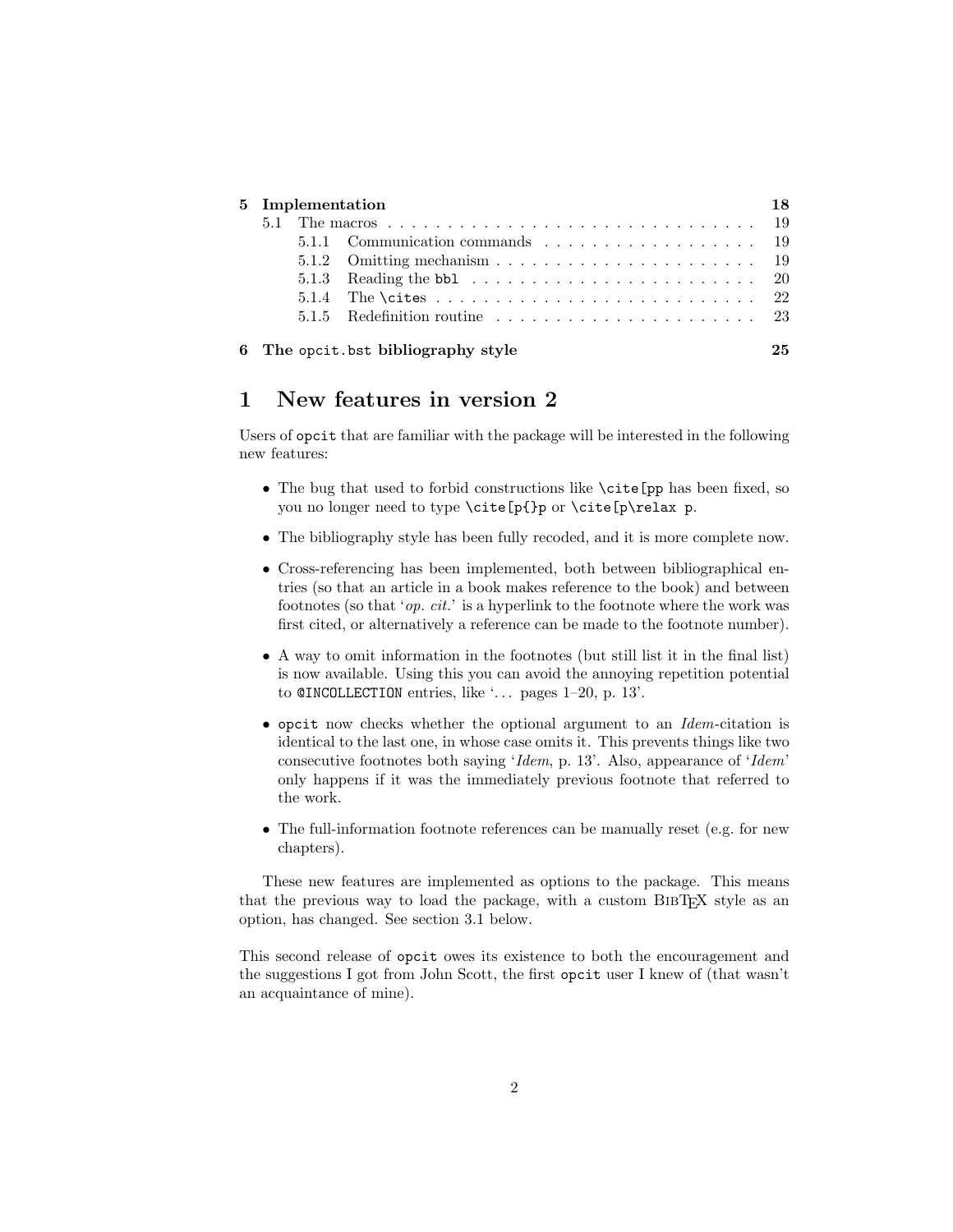## 2 Introduction

The basic bibliography styles of  $\angle FFX2_{\epsilon}$  and BIBTEX, with labels between [and ], are very foreign to the common uses of humanities-writing. In recent times, the category of bibliographical styles known as 'author-date' seems to have gained acceptance and become the standard way to refer to a final list of references. This category of styles has been successfully implemented in LATEX and BibTEX, for example in formidable packages such as natbib, achicago, and harvard.

However, certain disciplines still use the 'old way' of footnote-referencing, above all in journal articles, which do not have a final list of 'References' to which a key can refer. Author-year styles have the significant drawback that the labels interfere with the flow of the discourse, both in writing and in reading; and, as Susan King and Oren Patashnik point out in their 'Editorial note' in the apalike.bst file, the main reason to use them (that changes to the bibliography does not mean "changing numbers in both references and text") is rendered meaningless by computerized typography. The 'footnote category' of bibliographical styles has not been directly addressed by LAT<sub>EX</sub> package-writers before opcit.

Actually, there is a package intended to place the bibliography as footnotes, namely footbib.<sup>1</sup> In this package, the labels appear as superscripts—<sup>[1]</sup>—and the information about the source is appended to the bottom of the page. This style is a kind of 'hybrid' between footnote and label styles: the numbering of the citations is independent from the footnotes, and if other footnotes (not bibliography ones) appear, they appear separated from the citations.

The system provided by opcit makes the references footnotes in the full sense. As is customary in this kind of style, it keeps track of the sources already been cited, in order to avoid multiple copies of the same, potentially long, footnote. So, for 'post-citations' (a later citation of a work already cited), it makes automatic use of conventions such as  $Idem$  and op.  $cit$ —which gives the package its name—or allows the user to set 'hereafters' to repeatedly refer to the same publication.

What I regret most about this package is that I was not able to make it 'bstindependent,' i.e., able to run with any BIBTEX style that the user could possibly want to use. (This, for example, is one of the good things about footbib.) The main reason why this was not possible is that bst files are designed to print the information in a list, not as footnotes, inserting, for example, periods instead of commas, and giving the author names with last-name first.

The BibTEX style I provide in this version is much more complete than that in the first one. However, I have maintained the premise that new styles can be created by the users. To that end, I have greatly expanded the comments to the code of opcit.bst below, so its adaptation is easier. As usual, any modification is welcome as long as the file name is changed. Also, if you are creating a new style, I would like to (collaborate and) consider it for inclusion in the opcit distribution.

<sup>1</sup>By Eric Domenjoud, 1995.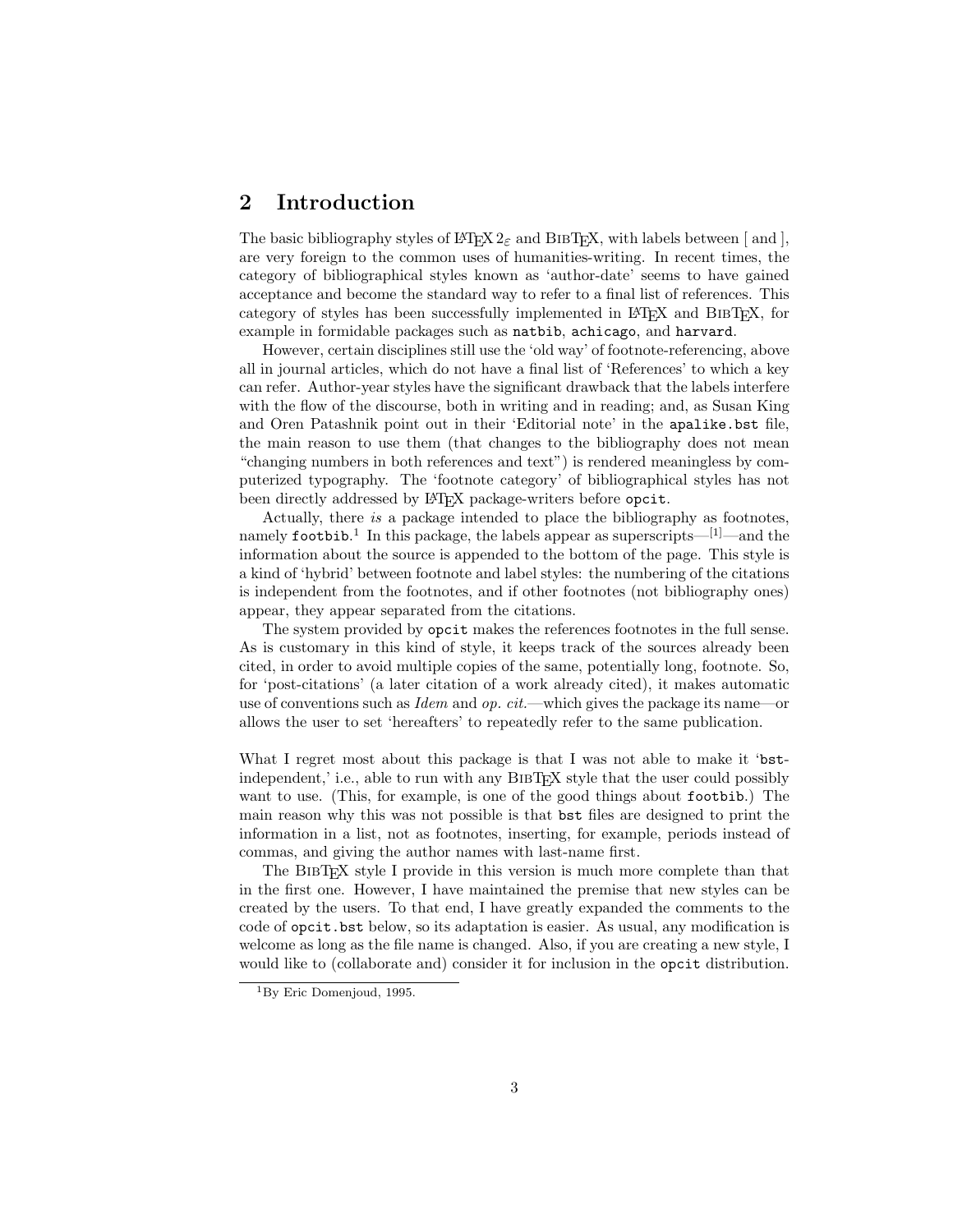### 3 Use

### 3.1 Loading the package

As usual, you have to load the package with

\usepackage  $[\langle options\rangle]$  {opcit}

The  $\langle options \rangle$ , all new to the second version, are:

| custombst   | Allows the user to issue a \bibliographystyle command                   |
|-------------|-------------------------------------------------------------------------|
|             | to change the BIBT <sub>F</sub> Xused by default.                       |
| nocustombst | To use the default style. This is of course the default option.         |
| hyperref    | Makes the expression ' <i>op. cit.</i> ' (or the one set by the user) a |
|             | hyperlink to the first citation of the reference. Default if the        |
|             | hyperref package has been loaded before opcit; otherwise,               |
|             | it is not default.                                                      |
| nohyperref  | No hyperlinks. Default when package hyperref is not                     |
|             |                                                                         |
|             | loaded.                                                                 |
| omitting    | Omits certain information, such as pages, volume, series,               |
|             | etc., from the footnotes (you can of course control what is             |
|             | omitted and what is not). Selected by default.                          |
| noomitting  | Turns off the omission mechanism altogether.                            |
| idemcheck   | Checks for identical <i>Idem</i> -citations, omitting the optional      |
|             | argument. Selected by default.                                          |

See below for detailed information on the effects of these options.

#### 3.2 Citations

\cite The user keeps citing with \cite. Thus, \cite{texbook} will produce the footnote  $\binom{2}{2}$ . The optional argument has the usual meaning, so for example, \cite[p.~100]{taruskin} creates '3'.

Note that opcit adds a period at the end of the footnotes; however, if the user adds it (for example, in **\cite[Introduction.]{gellner}**), it will not: '<sup>4</sup>'. It will also avoid it after '?' or '!'; in general, after any character with a  $\succeq$  stock equal to the one of the period. (This is lost in \frenchspacing and similar situations, where opcit has no way to 'see' the period, and will *always* add one.)

A \cite command can also occur within the argument of a \footnote. In that case, the information on the source is added to the text of the footnote, with no period added.<sup>5</sup>

\cite\* The starred version of \cite omits the author's name from the footnote. So:

<sup>&</sup>lt;sup>2</sup>Donald E. Knuth, *The TEXbook* (Reading, Mass.: Addison Wesley, 1986).

<sup>3</sup>Richard Taruskin, Defining Russia musically: Historical and Hermeneutical Essays (Princeton: Princeton University Press, 1997), p. 100.

<sup>4</sup>Ernest Gellner, Thought and change (Chicago: University of Chicago Press, 1964), introduction.

<sup>5</sup>This is because it is assumed that the user will always 'close' the footnote with a final period. Issuing here \cite{martinb}, which produces Jesús Martín-Barbero, Communication, culture,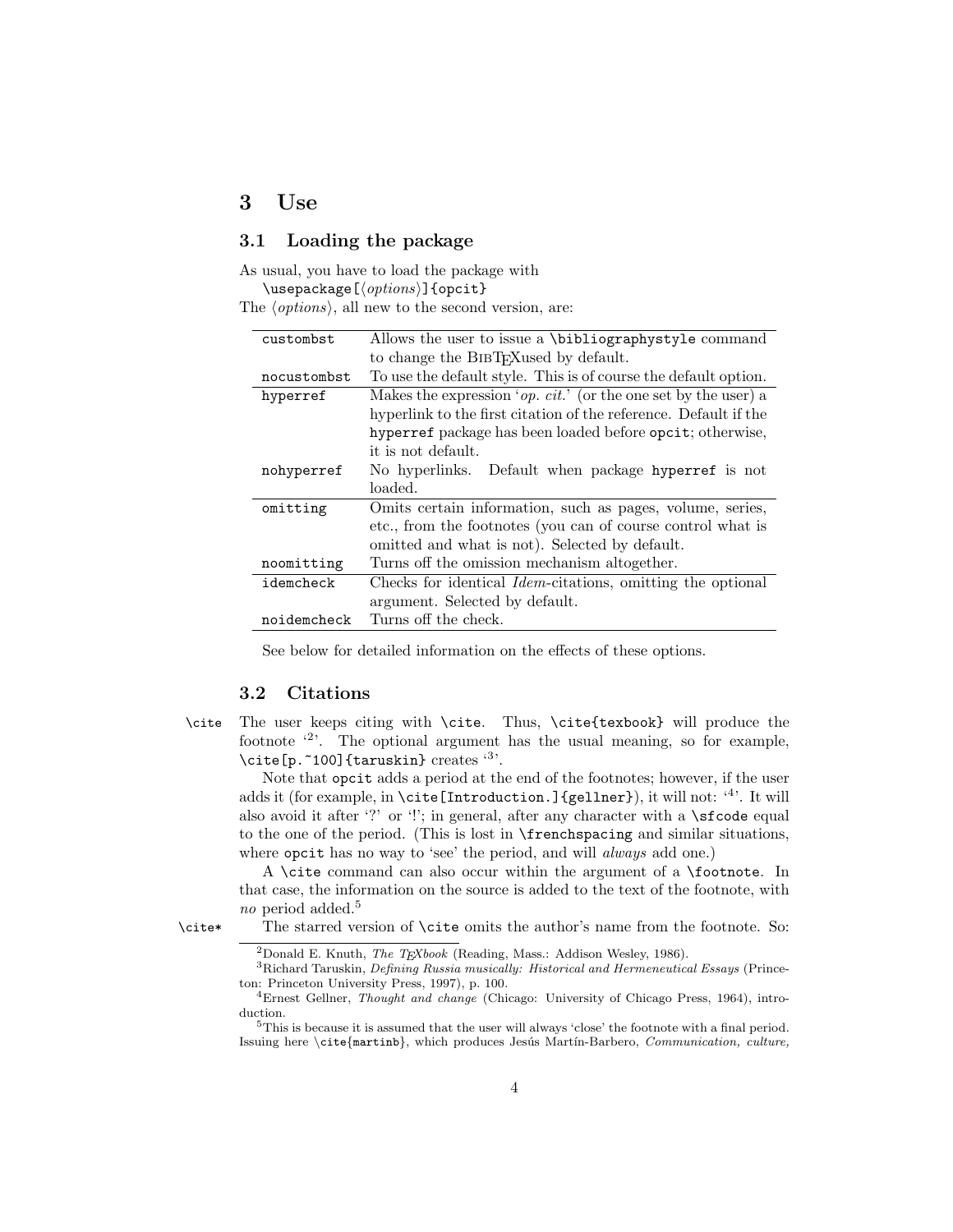Gellner expanded one of the ideas presented from his mentioned book in a later study.\cite\*{gellner2}<sup>6</sup>

#### 3.3 Post-citations

Post-citations—later citations of an already cited work—behave differently. For example, a new citation of the T<sub>E</sub>Xbook through \cite{texbook} will not render the whole footnote text again, but rather '7'. The author name has been reduced to the last-name, and the rest of the information is replaced by 'op. cit.' Again, the period is appropriately handled: no period is added to the one at the end of this expression. But in the case of  $\cite[p. 101]{\text{taruskin}},$  it is added:  $^{8}$ . You can also use  $\text{cite*}$  to hide the author's name for *op. cit.*-citations.

This is not good when there are several works by the same author, in whose case opcit has no way to know which one is meant at each point. This is handled with the 'hereafter' mechanism (section 3.5).

Another kind of situation arises when the same work is cited *consecutively*. In that case, the corresponding footnote(s) will say ' $Idem'$ . In principle, this will be New Feature followed by the optional argument, if any. However, if two *Idem*-citations have nocheckidem the same optional argument, the second time it will not be typeset. (This can be turned off with the nocheckidem option.) In any case, a final period will be added if needed.

> Thus, a further citation here of Taruskin's book (the one that was cited last in the previous paragraph), through  $\cite[p.*xxi]$  {taruskin}, renders '<sup>9</sup>'. If the same command  $(\c{ite[p,xxi]{\text{taruskin}}})$  is issued again, the footnote will be  $(10)$ , with no 'p. xxi' in it.

> Since an Idem-citation will always hide the author's name, use of  $\cite* in$ those situations has has no special effect.

- New feature As a reader, I have had the annoying experience of needing to find a reference for which the footnote to the page says only 'Bartoš:  $op. cit.$ ' You are forced carefully to look through all the previous footnotes in search of the whole information. It was thus very nice to come across a book<sup>11</sup> with footnote references, but in which any post-citations indicated the footnote in which the work was first cited—something like '(note 14).' I then decided to implement this in opcit.
	- \bibref So, command \bibref{ $\{key\}$  produces the number in which the  $\{key\}$  reference was \cite'd for the first time. (If the reference has not been \cite'd before, however, there will be an error message.) You can use \bibref anywhere,

and hegemony: From media to mediations (London: SAGE Publications, 1993), I do not want opcit to add a period.

 $6$  Nations and Nationalism (Ithaca: Cornell University Press, 1983).

<sup>7</sup>Knuth, op. cit.

 $8$ Taruskin, *op. cit.*, p. 101.

 $9$ *Idem*, p. xxi.

 $10$  Idem.

 $11$ Jamie C. Kassler: *Music, Science, Philosophy: Models in the Universe of Thought* (Aldershot, Burlington, Singapore and Sydney: Ashgate, 2001).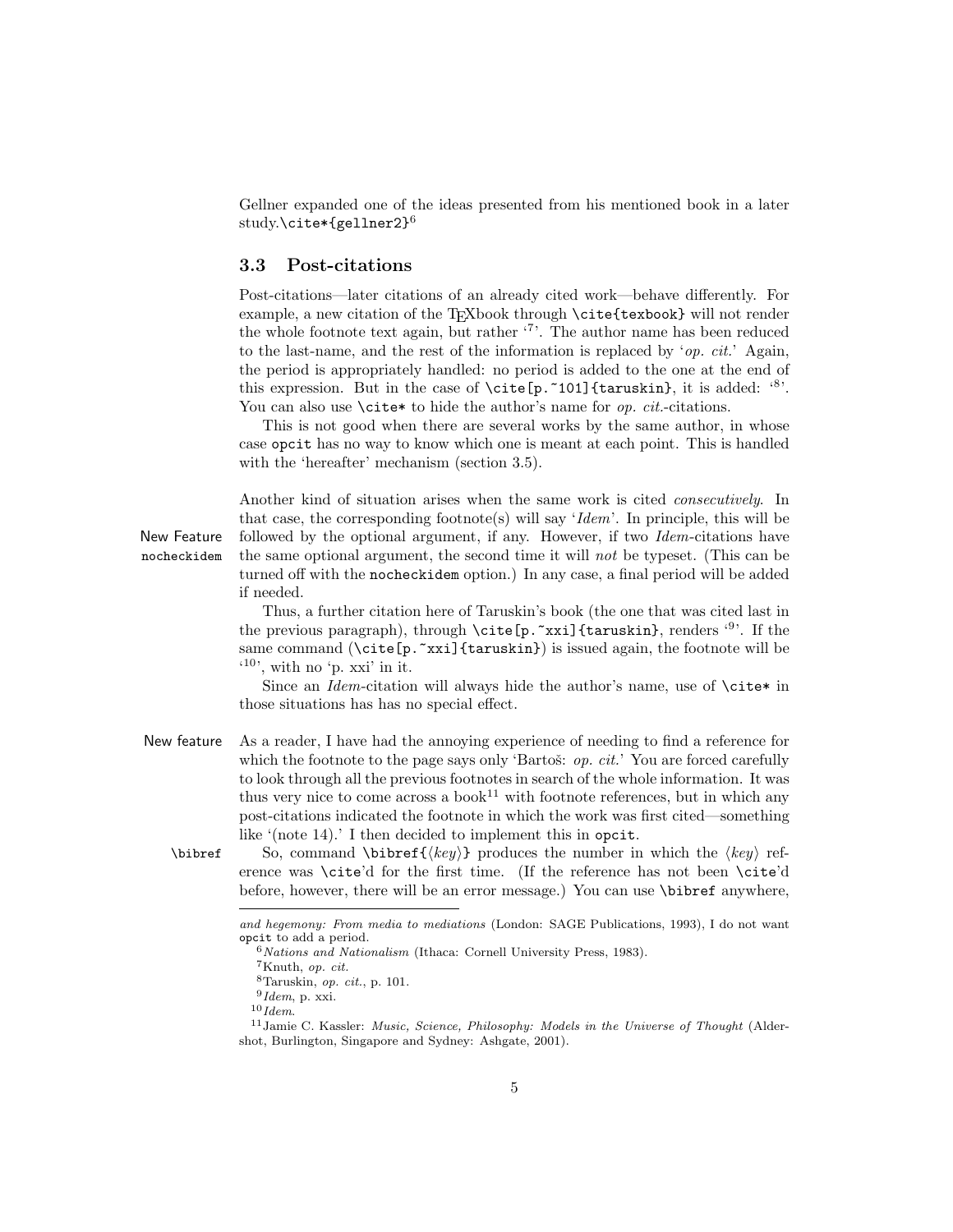in the main text, as the optional argument to a \cite, or in a footnote. For example, you can post-cite the TEXBook with \cite [note~\bibref] {texbook}, or \footnote{\cite{texbook} (see footnote \bibref above).}, etc. In the first case you would get  $^{(12)}$ .

hyperref The footnote number printed by \bibref (either a manual or an automatic one) will be a hyperlink if the hyperref option is in place. In fact, this option provides satisfactory cross-referencing with hyperlinks: the 'op. cit.' expression itself will be a hyperlink if this option is chosen.

> The hyperref option is in force by default if the hyperref package has been loaded (before opcit). If the package is loaded, but hyperlinks for citations are not desired, they can be turned off with the nohyperref option to opcit.

## New Feature  $3.3.1$  Extra control

\resetcites In long documents, for example books with chapters, it might be desirable to reset the citations so that they are again fully cited in the footnotes (even if they were already cited, say, in a previous chapter). This is done with the command \resetcites. It affects all the entries in the bibliography database.

\cited The contrary procedure—to make the next citation of a work a post-citation, with *op. cit.* instead of the full information—is possible for individual entries:  $\text{Cited}(\text{key1},\text{key2},\ldots$  will make opcit pretend that the entries in the argument were already cited. This is particularly useful with cross references among entries (see section 4.1).

#### 3.4 Customization

\opcittext The user can change the expressions '*op. cit.*' and 'Idem' by \renewcommand'ing \idemtext the \opcittext and \idemtext commands, respectively.

#### 3.5 The 'herafter' mechanism

hereafter = "" When two or more works by the same author are  $\c{ite'd}$ , the *op. cit.* mechanism is not reliable. The user should then provide a 'hereafter' value for each work by the same author in the bib file. Then, opcit will use the value of this entry in the place of op. cit.

> For example, if Gellner's mentioned books had hereafter entries of "T{\&}C" and "N{\&}N", respectively, the commands \cite{gellner} and \cite{gellner2} would produce  $^{(13)}$  and  $^{(14)}$  (of course, from the second time these works are cited on). Note that the strings were emphasized. The starred version \cite\* still hides the author's name, and the 'Idem' mechanism will apply if any of the works is \cite'd for the second time in a row.

 $12$ Knuth, *op. cit.*, note 2.

 $13$ Gellner: T&C.

 $14$ Gellner: N&N.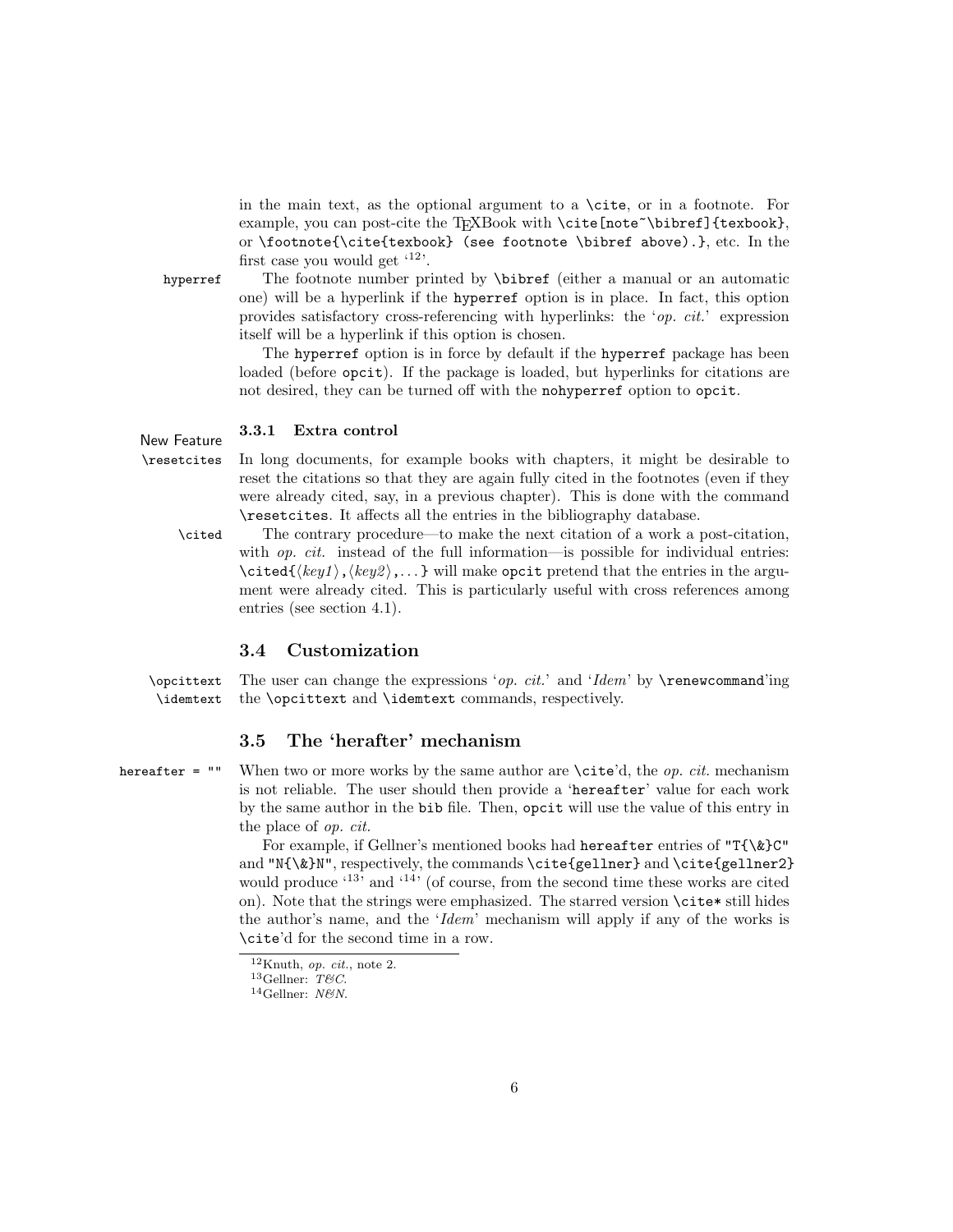If no hereafter entry is found (and there are several references by the same author), a warning will be issued, and the deliberately unacceptable expression ?Op.?Cit.? substituted.

The value of hereafter, that replaces '*op. cit.*,' will be a hyperlink if the hyperref option is on.

\hereafter The \hereafter command typesets the hereafter string of the last \cite'd work, so that we can say something like

> \footnote{See \cite{gellner}; hereafter I will refer to this text as \hereafter.}

This mechanism can be used also for single works of a particular author. The result of \hereafter is not a hyperlink.

#### 3.6 Omitting text from the footnotes

New Feature Sometimes it is desirable to omit some part of the bibliographical information \toomit from the footnotes, keeping it on the final references list. This is now allowed by opcit through the command \toomit. You use it in the .bib file, like this:

```
address = "Aldershot\toomit{, Burlington, Singapore and Sydney}",
```
The effect is that the argument of \toomit will be typeset in the final references list, but not in the footnotes.

Typical cases when this is useful are:

- Long addresses (example above).
- Long titles: title = "The Prisoner of Zenda\toomit{: being the story of three months in the life of an English gentleman}".
- Some translated titles: title = "Music and Discourse\toomit{ [Musicologie g{\'e}n{\'e}rale et s{\'e}miologie]}".

A special case of omission concerns page numbers for articles in journals or books. Since the page numbers for articles usually go at the end of the reference, they could clash with the optional argument to \cite (something like a 'pages 1– 20, p. 13'). This cannot be fixed with \toomit, because the particle 'pages' is added by BIBT<sub>EX</sub>, so it's not susceptible of \toomit. The same is true of the volume, the series, and number of a @BOOK entry, among others.

The solution is that opcit omits these fields altogether from the footnotes (they still appear in the final bibliography list).

\with This is the default behavior, but it can be overriden. The \with{ $\langle field \rangle$ } command forces the  $\langle field \rangle$  of the next reference to appear, even if it would by default be omitted. So, for example, to get a footnote that does include the pages of an article, you type \with{pages}\cite{foo}. Similarly, the volume of a book can be 'de-omitted' by typing \with{volume}\cite{foobook}.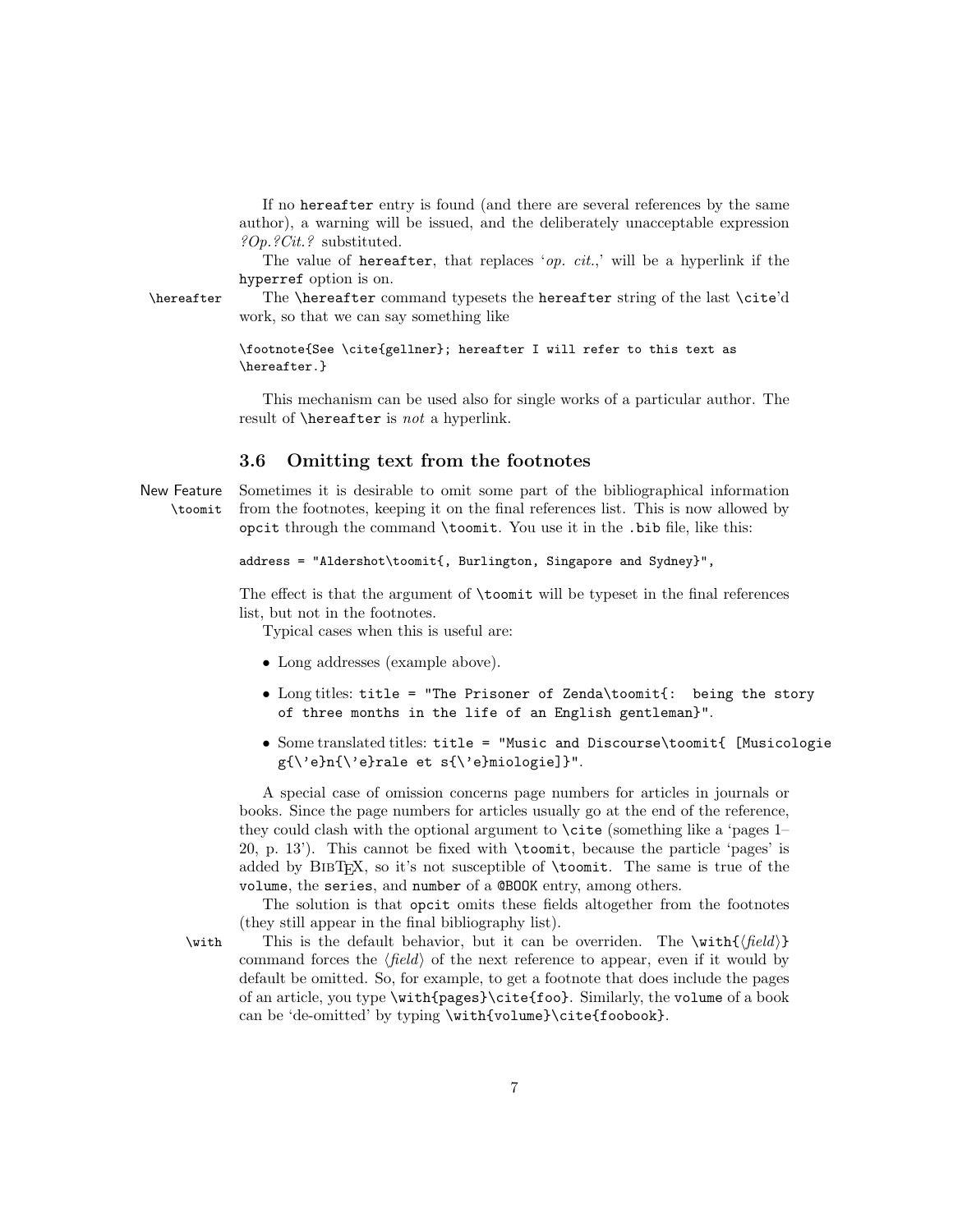Several \with commands can go in succession. For example, if you want the page numbers of the article from a collected edition, and the volume of the book that contains, you can say \with{pages}\with{volume}\cite{book}.

The scope of **\with** is only the next **\cite** (each **\cite** sets all default omissions back on). On the other hand, nothing happens if a  $\ci$ te does not have the  $\langle field \rangle$ that was requested with \with.

A more sophisticated version of \toomit allows the user to use \with in connection with it.  $\to$   $\in$   $\{\langle category \rangle\}$   $\{\langle text \rangle\}$  will by default omit the  $\langle text \rangle$  (from the footnotes), but it could be forced typing  $\with[\langle category \rangle]$ . Note that the  $\langle category \rangle$  is not a BIBT<sub>EX</sub> field.

For example,

```
title = "Music and discourse: Toward a semiology of
   music\toomit[translation]{\ [Musicologie
   g{\'e}n{\'e}ral et s{\'e}miologie]}"
```
the translation will by default be omitted in the footnote, but there will be a \with{translation} that will include it.

noomitting You can turn off the omissions by specifying the noomitting option to the package. In that case, the commands \toomit and \with have no effect.

#### 3.7 The final references list

The command \bibliography has the usual effect of producing a final section (or chapter) for 'References.' According to the BIBT<sub>EX</sub> style used, the format of the New Feature entries is different in the references list from the footnotes.

Frequently, a document with bibliographical references in footnote style does \nobibliography not include a final references list. But the user has to tell opcit where to find the BibTEX database, which is done by the \bibliography command. So there is now a \nobibliography that works just like \bibliography but produces no list. The command takes the file name(s) of the database(s) as its argument.

> Bear in mind that if you use \nobibliography instead of \bibliography, some information that is by default omitted from the footnotes (see section 3.6) might be completely lost. opcit emits a warning of this in the log file.

## 4 The BibT<sub>F</sub>X style

The BIBT<sub>EX</sub> style (opcit.bst) that comes with this version 2 of opcit is fairly complete, but this does not mean that it can handle every conceivable combination of different pieces of information in any bibliographical reference. I have provided the standard entry types, and the fields are also about the same as in standard styles (with the notable addition of hereafter, discussed in section 3.5). So I repeat the caveat of Oren Patashnik: be creative in the use of entries and fields, and you will be able to achieve pretty much anything.<sup>15</sup>

 $15$ It is never a bad idea to read Patashnik's "BIBT<sub>E</sub>Xing" (February 8, 1988), file btxdoc.dvi in LATEX standard distribution.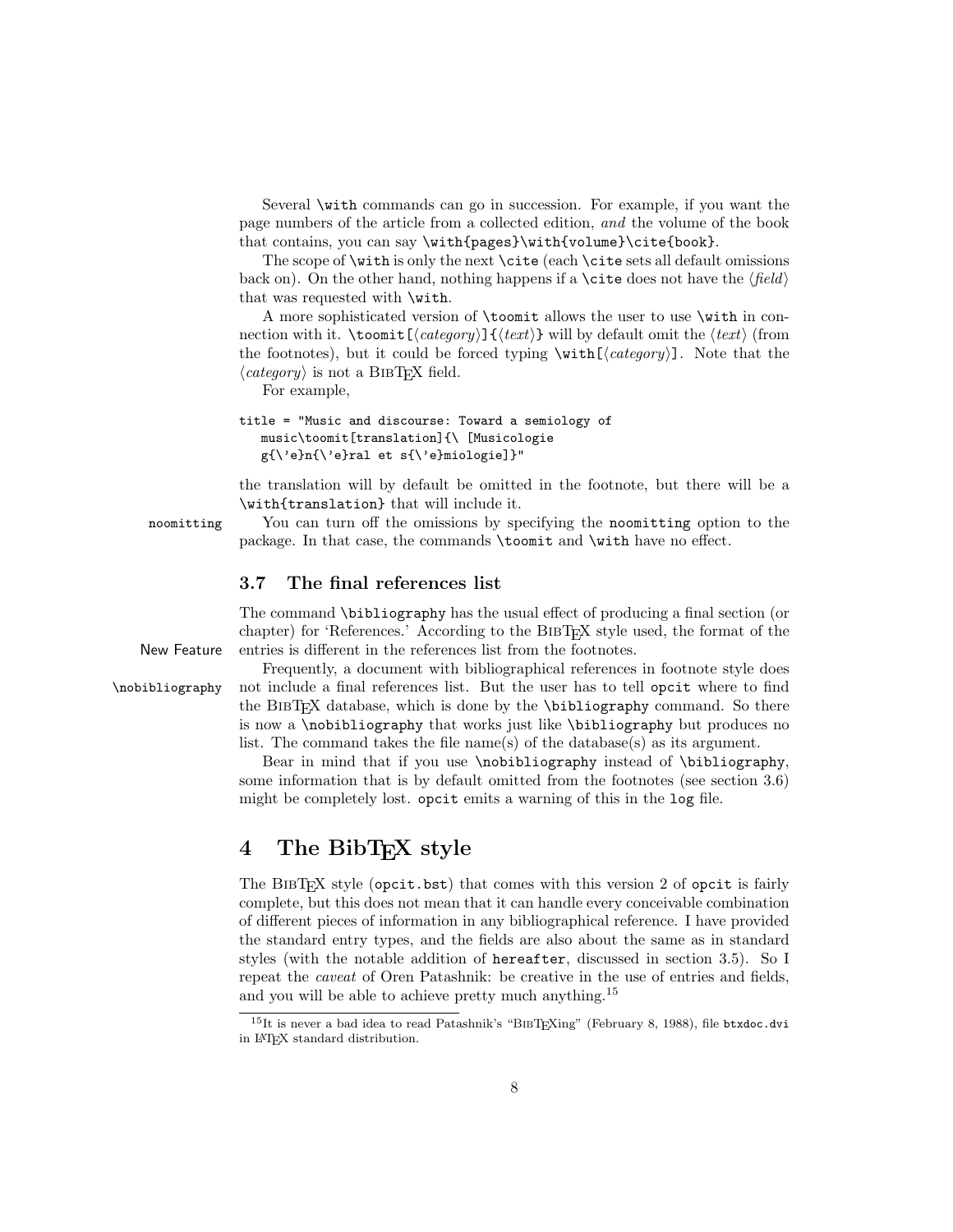For example: rather than providing a field for translation, which would imply provision of a host of additional fields—datetranslated, original, translator, . . . —and would not be used very often, I have relied on the user's judicious use of fields like note and howpublished. The following conventions are true of all entry types without exception:

- howpublished is printed immediately after edition.
- $\bullet$  note is printed at the end of an entry. It is also omitted from the footnotes (but can be retrieved with \with{note}).

#### 4.1 Cross referencing

crossref = "" Cross referencing through the crossref field has been fully implemented in version 2. Its exact behavior depends on whether a reference is being cited in a footnote, or it appears in the final list.

Consider, for example, the entry

```
@INCOLLECTION{derrida,
  title = "Deconstruction and actuality",
  author = "Jacques Derrida",
  crossref = "postmodern",
  pages="75--78"
  }
```
If there is a \cite{derrida} in the document, the result will be equivalent to having typed: \footnote{Jacques Derrida, ''Deconstruction and actuality,'' in \cite{postmodern}.}

The last \cite is added automatically by opcit, as a result of the crossref field. Its output will be either a full citation of the book, or an 'op. cit.' expression, depending on whether the book has already been cited or not.

The citation that results from the crossref field will by default not count as the first citation of that entry ("postmodern" in the example). This means that a later citation of this same entry (be it by itself or within another cross reference) will expand the full information again. The command **\cited** (section 3.3.1) can be used to override this and make future citations of the cross reference be of the op. cit. type.

In addition, Idem is disabled for it. However, post-citations of the main reference ("derrida") are not affected at all by the cross reference mechanism, and will use the regular '*op. cit.*' or '*Idem*' expressions.

In the final references list, the effect of the crossref field is more familiar: the entry will get the information for the missing fields from the entry that is being cross-referenced, just as in a standard BibTEX style.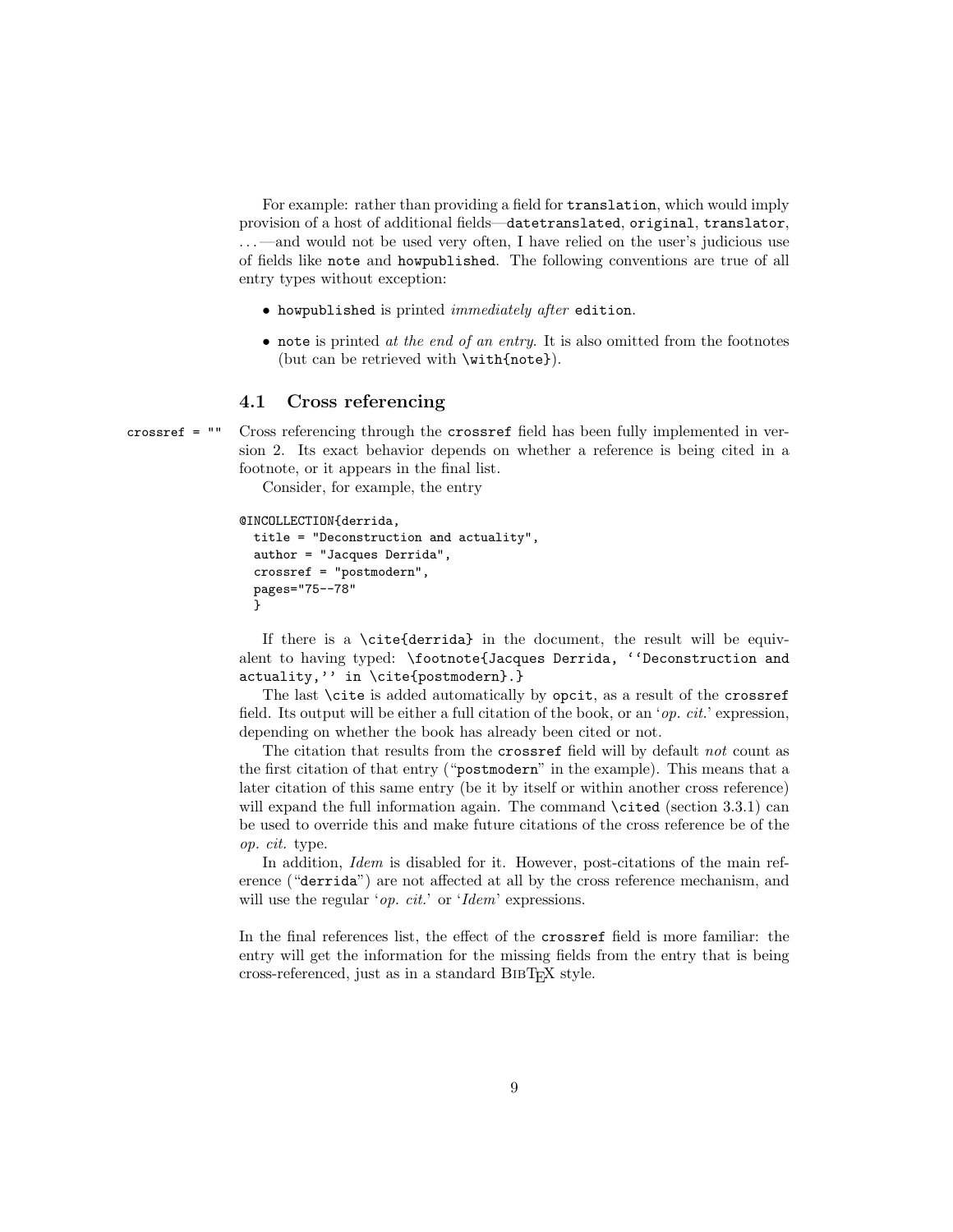#### 4.2 Other tools

The new field hereafter has already been explained (section 3.5), as well as the use of \toomit (section 3.6). Other features will be introduced in this section.

\bibpunctuation The \bibpunctuation command expands into a comma in the footnotes, but into a period in the final references list. It is internally used by opcit.bst to separate the different pieces of information within an entry, and the user can use it just as well.

Use of \bibpunctuation is likely to need complement for the capitalization of what follows. After a comma, things should start lowercase; after a period, uppercase. This ambiguous case has been conceived for opcit as the 'bibliography-case,' New Feature and implemented in the command \bibcase. You can insert it anywhere and it will<br>bibcase make the first latter of the following word either lower or unnergase. For example make the first letter of the following word either lower- or uppercase. For example, opcit.bst inserts \bibcase before the particle 'in' of an @INCOLLECTION entry. Applying braces, like in \bibcase{paideia}, would capitalize or de-capitalize the whole argument.

\bibcite If you have to know it all, the implementation of crossref described in the previous section is made through the \bibcite command. It takes two arguments: the label to cite within the citation, and the whole information to be typeset in the final list. You can directly use this command in any field.

#### 4.3 The entry types

The opcit BIBT<sub>EX</sub> style accepts the same entry types as the standard styles. Below you find examples of each of the entry types in both footnote and final-list layout, as well as explicit lists of omitted fields (see section 3.6).

#### 4.3.1 Book

Omitted fields: volume and series (recovered by \with{volume}); number and series (\with{number}); note (\with{note}).

1

```
@BOOK{berlinsky,
    author="David Berlinsky",
    title="Newton's Gift\toomit{: How Sir Isaac Newton
       Unlocked the System of the World}",
   publisher="Simon {\&} Schuster",
    address="New~York and London",
   year="2000"}
```
The first footnote for this entry would read:

David Berlinsky, Newton's Gift (New York and London: Simon & Schuster, 2000).

In the final reference list, the entry looks like: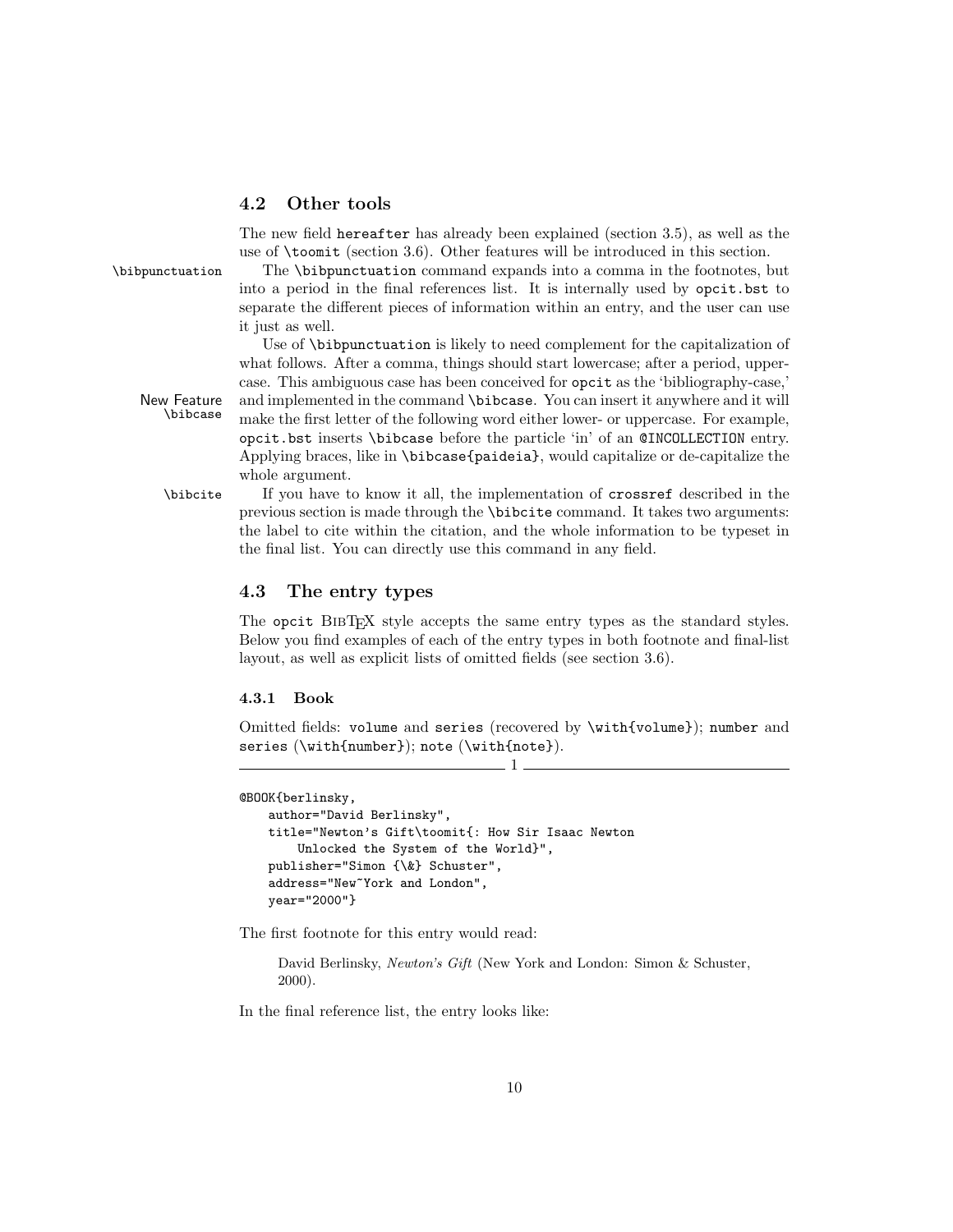Berlinsky, David. Newton's Gift: How Sir Isaac Newton Unlocked the System of the World. New York and London: Simon & Schuster, 2000.

 $2-$ 

```
@BOOK{tac,
   author="Ernest Gellner",
   title="Thought and Change",
    series="''The Nature of Human Society'' Series (ed.\
      Julian Pitt-Rivers and Ernest Gellner) Press",
   number="1",
   year="1964",
   address="Chicago",
   publisher="University of Chicago"}
```
Footnote layout:

Ernest Gellner, Thought and Change (Chicago: University of Chicago Press, 1964).

For the final-list of this and the rest of the examples see page 16 (footnote-layout is illustrated in the main text).

3

@BOOK{walker,

```
title="The Final Years 1861--1886",
volume="3",
series="Franz Liszt",
author="Alan Walker",
publisher="Alfred A. Knopf",
address="New York",
year="1996"}
```
Footnote layout:

Alan Walker, The Final Years 1861–1886 (New York: Alfred A. Kopf, 1996).

This is a case in which you might prefer typing \with{volume}\cite{walker}, with the following effect:

Alan Walker, The Final Years 1861–1886, volume 3 of Franz Liszt (New York: Alfred A. Kopf, 1996).

 $\frac{1}{2}$ 

#### 4.3.2 Article

Omitted fields: pages, month, note.

```
@ARTICLE{sheldon,
```

```
author="David A. Sheldon",
```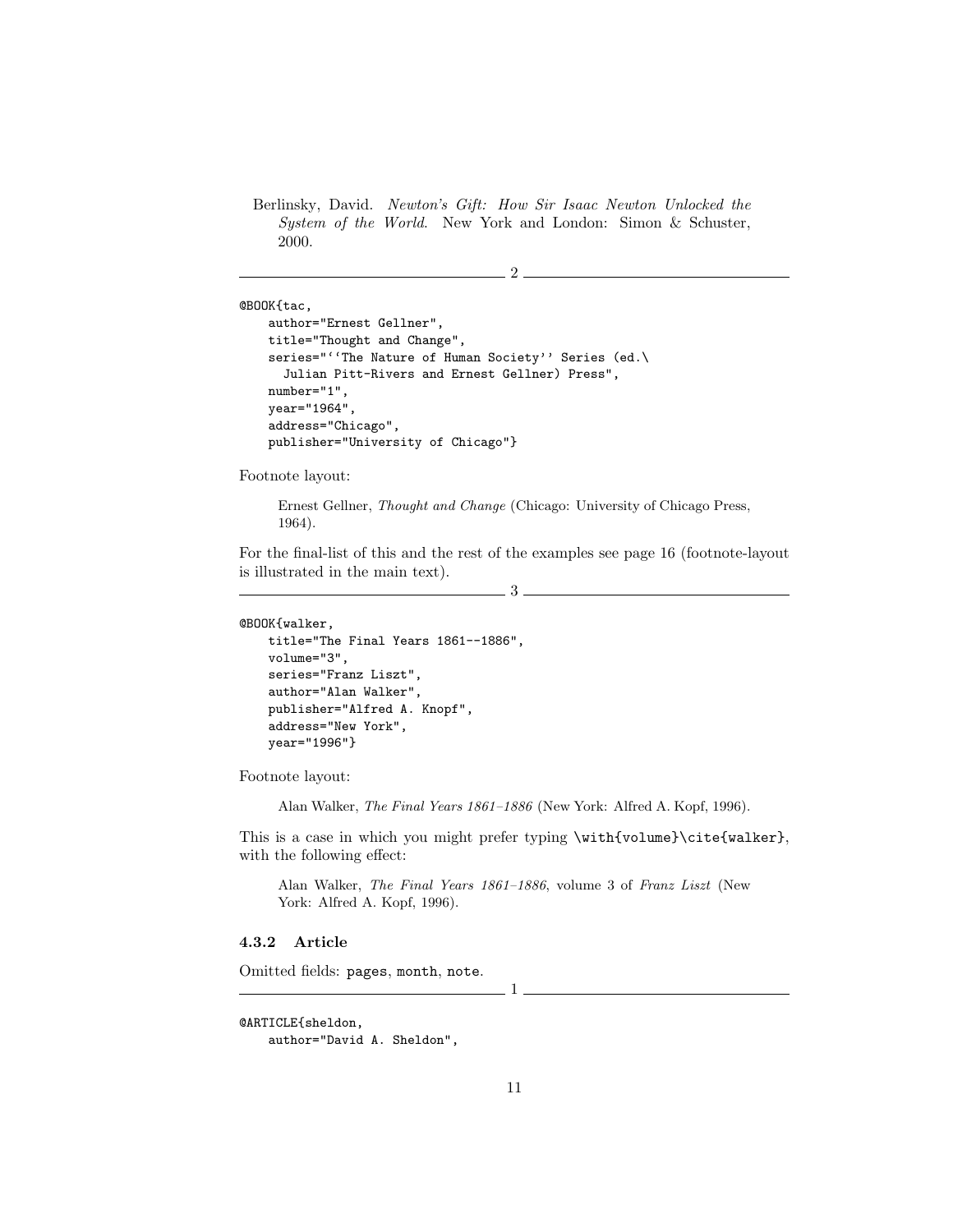```
title="The Galant Style Revisited and Re-Evaluated",
journal="Acta Musicologica",
volume="47",
number="2",
year="1975",
pages="240--70"}
```
Footnote layout:

David A. Sheldon, "The Galant Style Revisited and Re-Evaluated," Acta Musicologica 47/2 (1975).

 $-2-$ 

```
@ARTICLE{nattiez,
```

```
author="{Jean-Jacques} Nattiez and Isabelle Schulte-Technoff",
title="L'etnomusicologia: strutturalismo o culturalismo?\toomit{
    Intervista con Jean-Jacques Nattiez di Isabelle Schulte-Technoff}",
journal="Musica/Realt{\'a}",
volume="61",
pages="109--131",
year="2000",
month="March"}
```
Footnote layout:

Jean-Jacques Nattiez and Isabelle Schulte-Technoff, "L'etnomusicologia: strutturalismo o culturalismo?," Musica/Realtà 61 (2000).

#### Or, alternatively, \with{month}\with{pages}\cite{nattiez} produces:

Jean-Jacques Nattiez and Isabelle Schulte-Technoff, "L'etnomusicologia: strutturalismo o culturalismo?," Musica/Realtà 61 (March 2000): 109–131.

#### 4.3.3 Incollection

For articles in an edited book. For use with BIBTEX cross-reference (crossref) see examples 2ff.

 $1$ 

Omitted fields: pages, chapter, note.

```
@INCOLLECTION{laudan,
```

```
title="Explaining the Success of Science\toomit{: Beyond
     Epistemic Realism and Relativism}",
author="Larry Laudan",
booktitle="Science and the Quest for Reality",
editor="Alfred I. Tauber",
address="London",
publisher="MacMillan Press Ltd.",
pages="137--161",
year="1997"}
```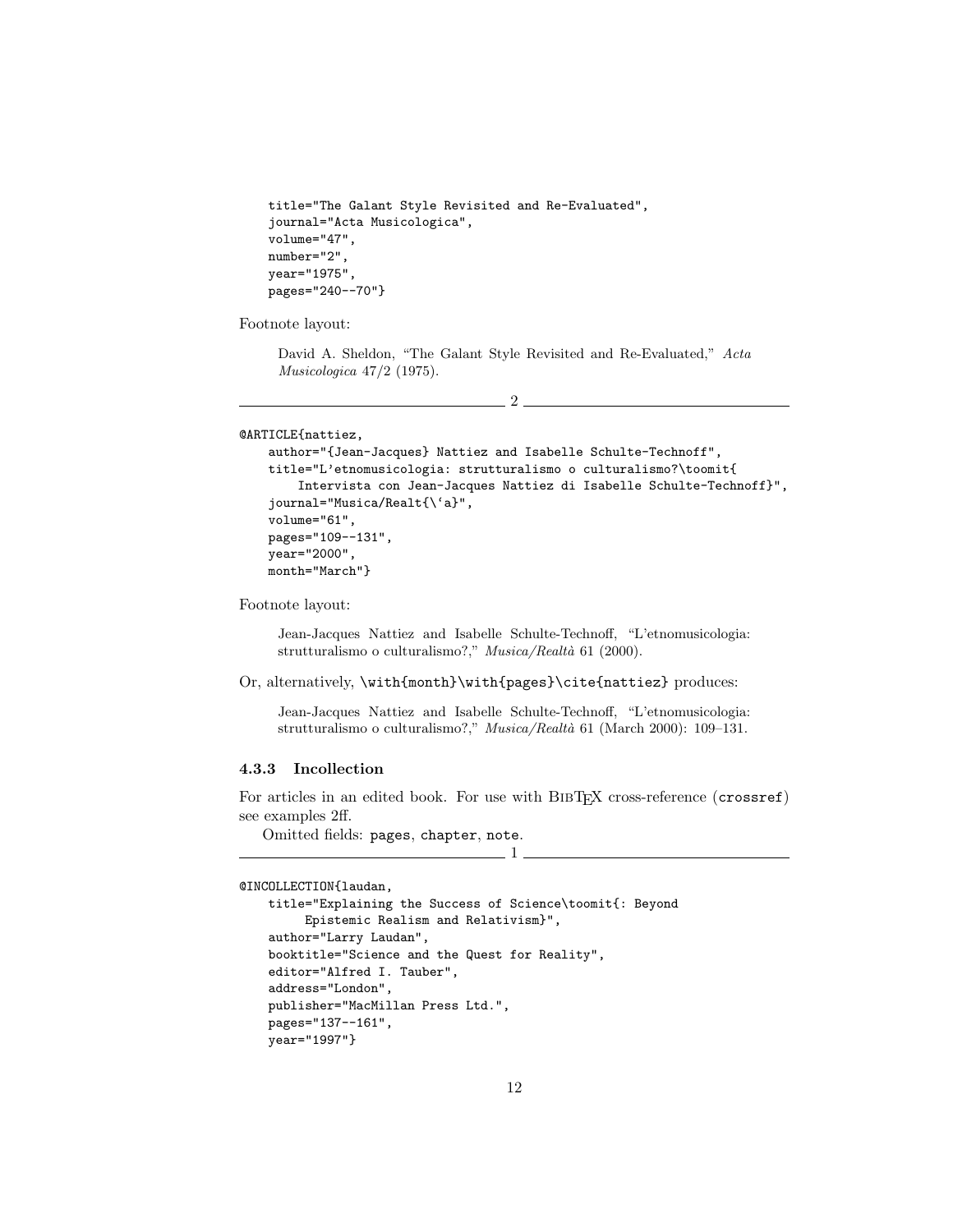Footnote layout:

Larry Laudan, "Explaining the Success of Science," in Alfred I. Tauber (ed.), Science and the Quest for Reality (London: MacMillan Press Ltd., 1997).

2

Given the following entry:

```
@BOOK{grove,
   booktitle="Grove Music Online",
   editor="L. Macy",
   url="http://www.grovemusic.com/"}
```
another entry can make reference to it:

```
@INCOLLECTION{weber,
   title="Weber, Gottfried",
    author="Janna K. Saslaw",
    crossref="grove",
   urldate="October 5, 2005"}
```
Then, citation of the latter in the footnotes will **\cite** the former. The layout of this 'nested' \cite will depend on the kind of entry it is (usually a book), and might also be  $op.$  cit., if it has already been cited. In this case the result is:

Janna K. Saslaw, "Weber, Gottfried," in L. Macy (ed.), Grove Music Online, http://www.grovemusic.com/ (accessed October 5, 2005).

#### 4.3.4 Inbook

For individual chapters or articles from books by a single author.

Omitted fields: pages, chapter, note.  $1-$ 

```
@INBOOK{stuff,
   title="The Stuff of Change",
  booktitle="Thought and Change",
  pages="126--146",
   chapter="6",
   crossref="tac"}
```
This entry makes reference to the first example of @BOOK to create the following footnote:

Ernest Gellner, "The Stuff of Change," chapter 6 of op. cit.

This would work best if the book entry had a field for hereafter, creating something like "chapter 6 of Thought and Change." On the other hand, \with{pages} adds "...chapter 6 (pages  $126-146$ ) of..."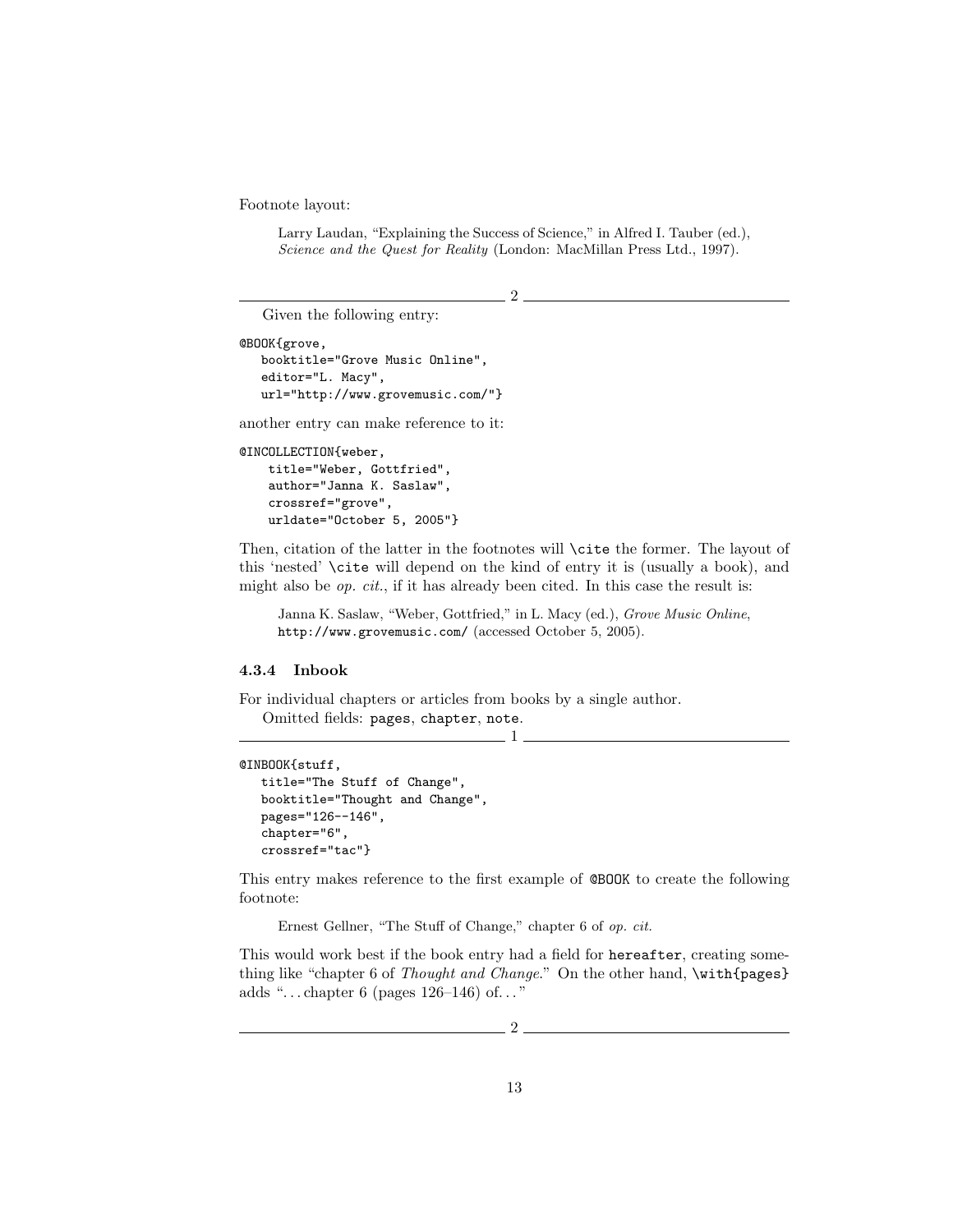```
@INBOOK{attemborough,
   author="David Attenborough",
   title="The Infinite Variety",
   type="Episode",
   chapter="1",
   booktitle="Life on Earth\toomit{ \upshape (videorecording)}",
   publisher="BBC",
   year="1979"}
```
Footnote layout:

David Attemborough, "The Infinite Variety," episode 1 of Life on Earth (BBC, 1979).

#### 4.3.5 PHDthesis

Omitted fields: note.

```
@PHDTHESIS{saslaw,
   author="Janna K. Saslaw",
   title="Gottfried Weber and the Concept of Mehrdeutigkeit",
   school="Columbia University",
   year="1992"}
```
Footnote layout:

Janna K. Saslaw, Gottfried Weber and the Concept of Mehrdeutigkeit (Ph. D. diss.), Columbia University, 1992.

#### 4.3.6 Mastersthesis

Analogous to phdthesis, but with 'M. A. thesis' instead of 'Ph. D. diss.'

#### 4.3.7 Proceedings

Essentially equivalent to @BOOK. One difference is the possible presence of organization (which only gets typeset if editor is missing); another is that there is no edition.

#### 4.3.8 Booklet

This entry type behaves exactly as @BOOK.

#### 4.3.9 Inproceedings

@INPROCEEDINGS is to @PROCEEDINGS what @INCOLLECTION is to @BOOK: there is no edition, and organization can replace editor. Otherwise the behavior is similar.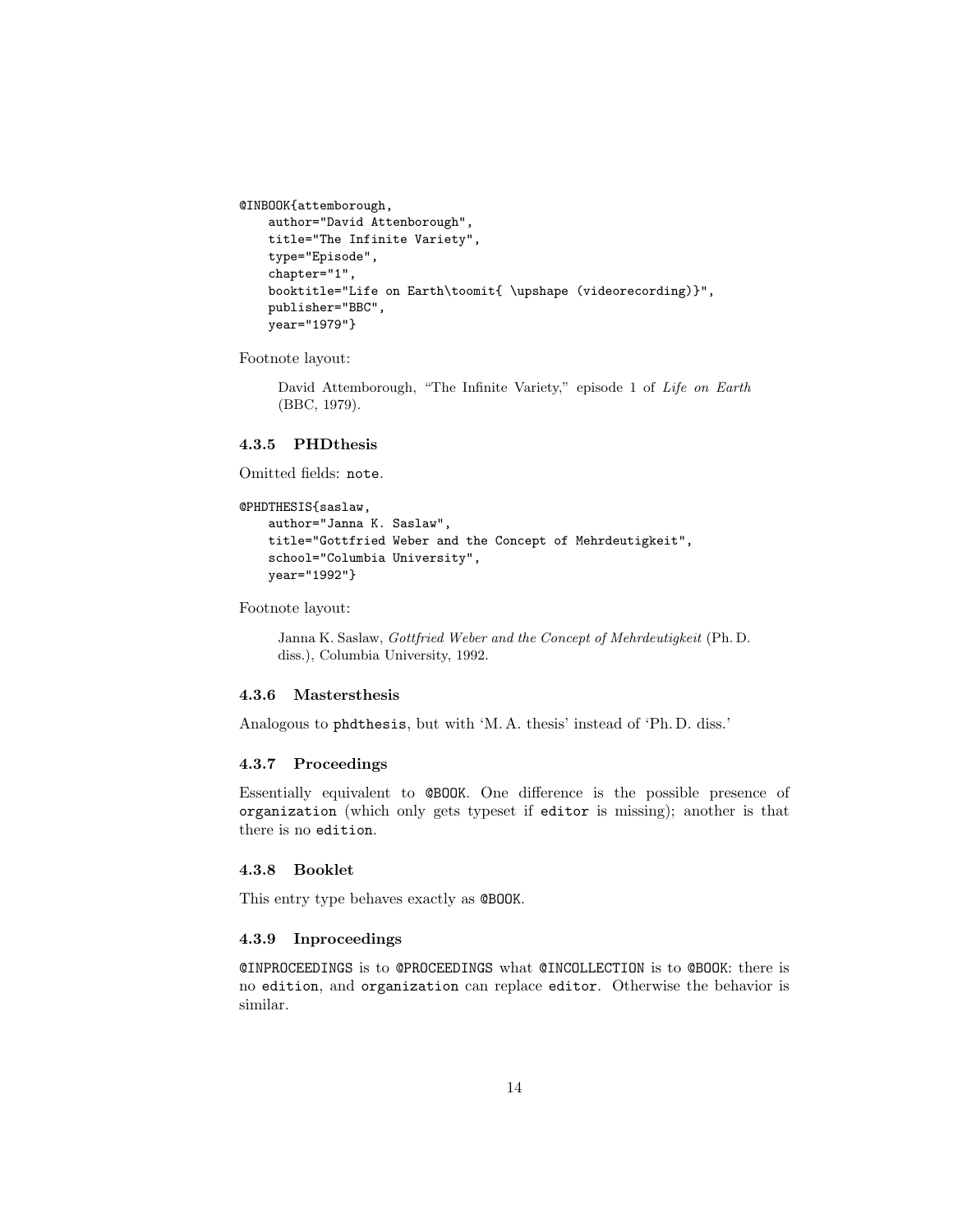#### 4.4 Modifying the bibliography style

This section makes explicit the conventions that a BIBT<sub>EX</sub> style (a bst file) should follow in order to support and be supported by opcit.

The basic form of a opcit-supported \bibitem is:  $\boldsymbol{\delta}$  $\boldsymbol{\lambda}$ stnames{ $\langle last \ name(s) \rangle$ }  $\langle \dots \text{additional declarations.} \dots \rangle$  $\text{length}(name(s))\bibpunctuation \newblock$  $\langle \text{remaining info} \rangle$ \opcitends

As long as this scheme is strictly followed, opcit will run.<sup>16</sup>

The style has therefore to have a method of finding out only the last name(s) of author/editor, to be passed to opcit as the argument to \biblastname. This is independent from the actual formatting of the names (that happens right before the first \bibpunctuation).

Other conventions are probably always needed, but not syntactically required:

- Instead of periods or commas, the style should append \bibpunctuation commands (this command is converted into commas in the footnotes, into periods in the references list).
- \bibcase commands should be added at strategic points (the particle 'in' for @INCOLLECTIONs, and in general everything that comes after a \bibpunctuation).
- $\lambda$  is for the style substitutes a line for repeated author(s)' name(s), opcit needs a way to know the 'real' author. This is achieved by the style not typesetting the line by itself, but rather appending a \sameauthors command (defined by opcit as a rule of length \sameauthorsrule).
- \bibhereafter The style should provide for handling of the hereafter field: its contents (if any) should be passed on to opcit as the argument to \bibhereafter, as part of the  $\langle additional\ declariions\rangle$ .

Another kind of tools are those that are not hard-wired in opcit, but whose use is more or less mandatory with footnote-style referencing. For example, it is customary that the author's name appears, in the footnotes, as first-last name ('Ernest Gellner'), and as last-first ('Gellner, Ernest') in the final list. This is more a feature of the bst than of opcit itself, so it is supposed to be implemented there. As a result, it should be implemented in any BibTEX intended for use with opcit.

This is done by making the bst itself define and use its own commands, advisably at the beginning of the bbl file, usually in the {begin.bib} function.

\newBibCommand Typically, these definitions will make use of opcit's \newBibCommand:

 $^{16}\mathrm{This}$  can be easily achieved in the style by suitably modifying the bibstart and fin.entry functions.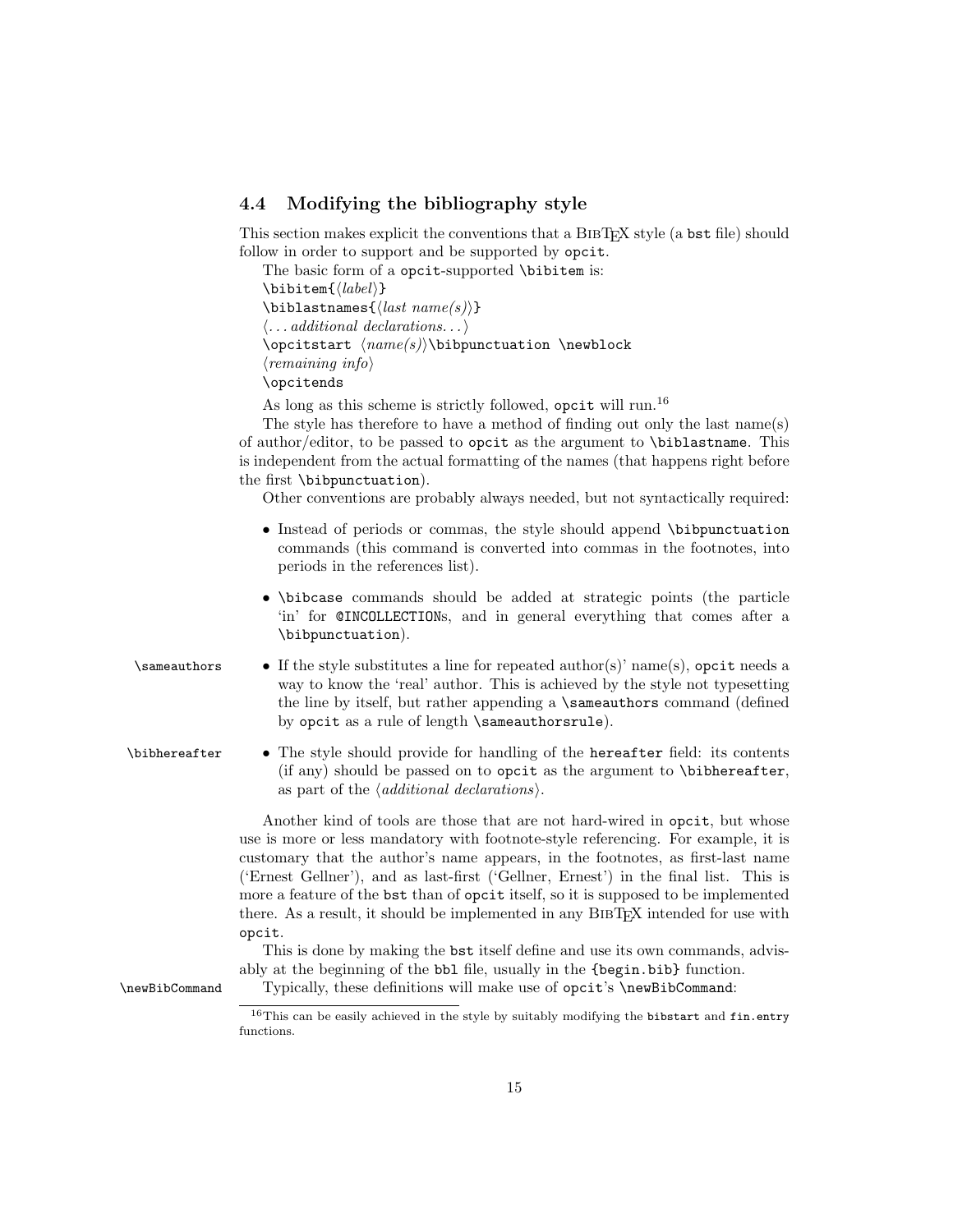$\newBibCommand{$ 

This means that the new command will expand to the first meaning when encountered in footnotes, and to the second when in the final list. Use of arguments with \newBibCommand is surprisingly intuitive, and is illustrated in the items below.

opcit.bst defines five tools in this way:

• \bibparenthesis should parenthesize its argument when in footnotes, but typeset it (after a period) in the final list. This is used for the publisher and the year of books: '(London: Penguin, 1989)' but '. London: Penguin, 1989'. This command is defined with

\newBibCommand{\bibparenthesis[1]}{ (#1)}{. \newblock #1}.

Later, the {make.address.publisher.year} function of the bst makes use of this command.

- \newBibCommand{\SwapNames[2]}{#1 #2}{#2, #1} implements the ordering of names. The author/editor name then is issued as, for example, \SwapNames{Ernest}{Gellner}.
- \bibincite and \bibincitestar are the commands used by the bst file to implement cross references between entries. In their definition, they use internal opcit commands. I would recommend to copy them from opcit.bst, and in any case simply to *add* stuff to them. Leave the **\recover@last** alone, unless you know what you are doing!
- \GobbleOrNot is used to gobble (or not) the punctuation mark when a period ends the previous text. For example, the middle initial in 'Donald E. Knuth' would clash with \bibpunctuation in the final reference list: 'Knuth, Donald E.. The  $T_F X book.$ ' But the period has to be included in the footnote (Donald E. Knuth, The T<sub>E</sub>Xbook'). Similarly, the particle 'Ph. D. diss.' has to gobble the following period in the final list, but not the closing parenthesis in the footnotes. Thus, \GobbleOrNot is defined as

\newBibCommand{\GobbleOrNot}{\relax}{\newblock\@gobble}

## The final list (examples)

- Attenborough, David. "The Infinite Variety." Episode 1 of Life on Earth (videorecording). BBC, 1979
- Berlinsky, David. Newton's Gift: How Sir Isaac Newton Unlocked the System of the World. New York and London: Simon & Schuster, 2000
- Gellner, Ernest. "The Stuff of Change." Chapter 6[pages] (pages 126–146) of Thought and Change

.Thought and Change[number].Number 1 in "The Nature of Human Society" Series (ed. Julian Pitt-Rivers and Ernest Gellner) Press. Chicago: University of Chicago, 1964